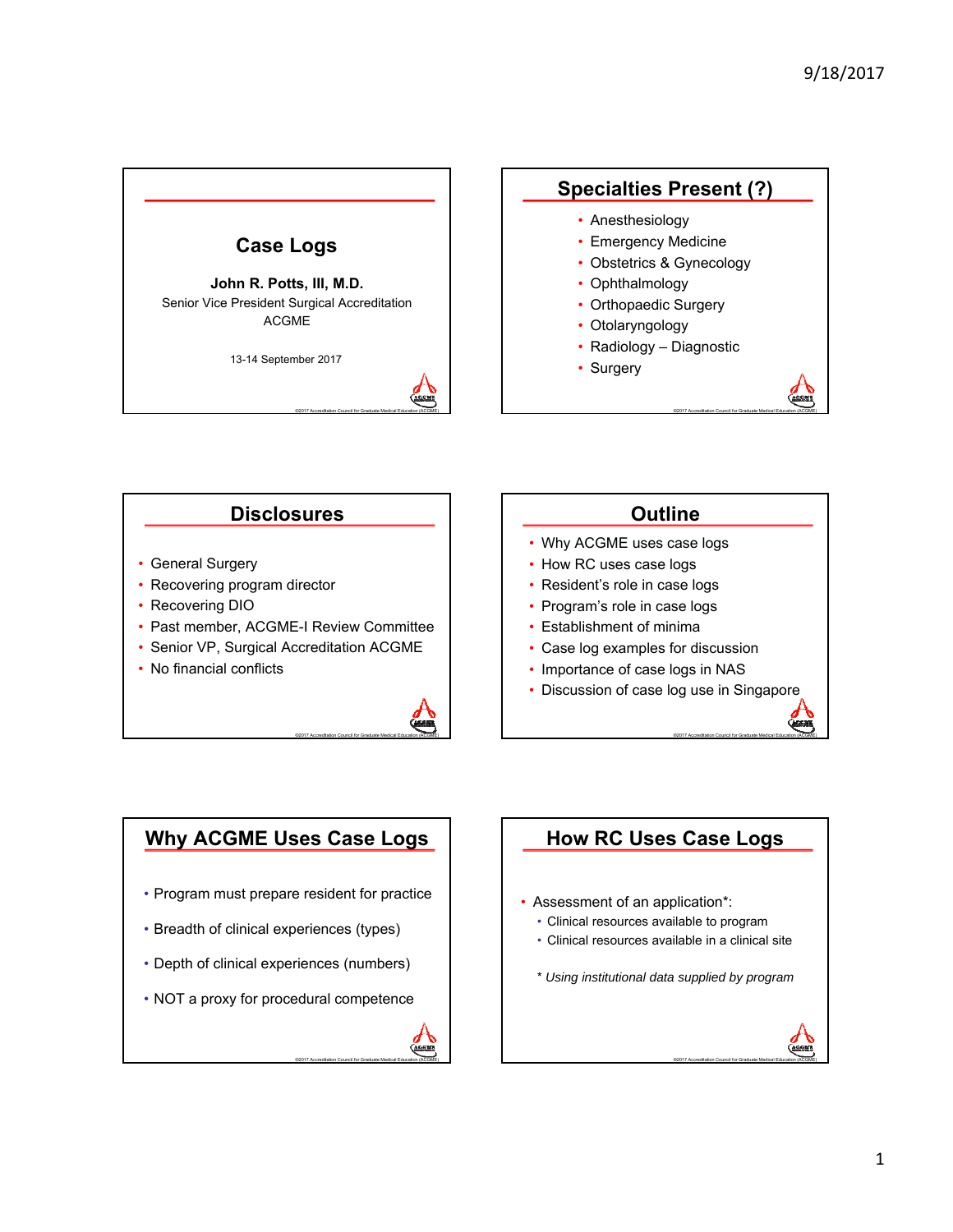









## **Program Role in Case Logs**

- Train residents in use of ACGME case log
- Monitor resident entry for currency
- Periodically assess each resident's progress
- Monitor appropriate case distribution
- Ensure each graduate meets each minimum

©2017 Accreditation Council for Graduate Medical Education (ACGME)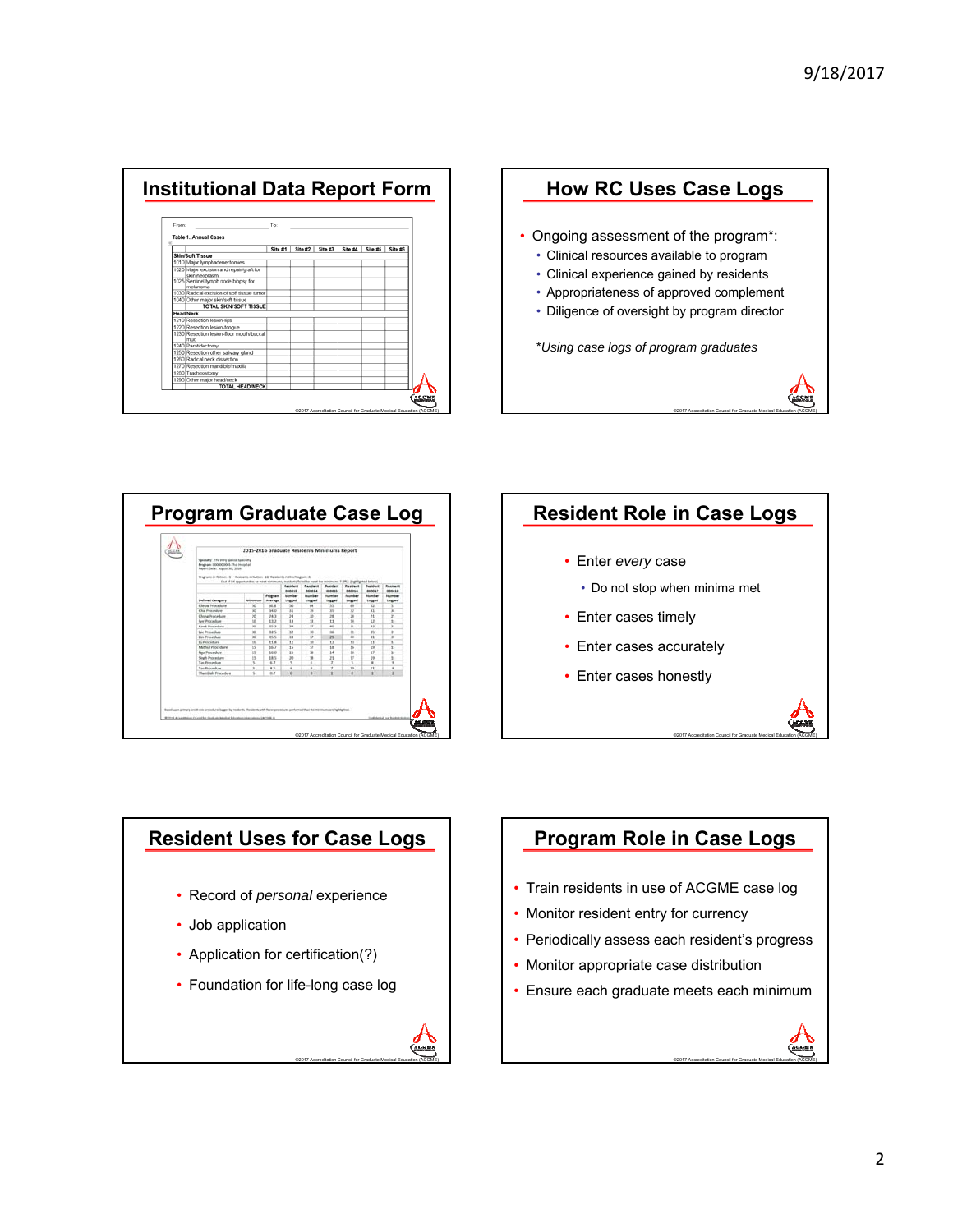## **Program** *Uses* **of Case Logs**

- Assess curriculum
- Adjust clinical rotations
	- Individual(s)
	- All
- Assess contributions of faculty members
- Add/delete clinical sites
- Assess resident complement





## **Establishing ACGME-I Minima** • *Initially* set at U.S. minima as a baseline\* • *Some* may require adjustment for ACGME-I • Appropriateness of minima assessed by RC • *May* be modified by ACGME-I RC

\*See "Case Log Information for *[Specialty]* Programs" on ACGME-I website

©2017 Accreditation Council for Graduate Medical Education (ACGME)

©2017 Accreditation Council for Graduate Medical Education (ACGME)

# **Establishing Minima in the U.S.** • Determined by peers in specialty • Procedures essential to specialty • What makes an X specialist an X specialist?

©2017 Accreditation Council for Graduate Medical Education (ACGME)

## **Establishing Minima in the U.S.** • Done differently by different specialties • Specific procedures vs *groups* of procedures • Allow or *not* allow "unbundling" • Credit only one procedure per case vs *multiple* • Credit only one resident or *multiple* • Credit for assistant or *only* for surgeon • *All* taken into account when setting minima

| Orthopaedic Surgery Minimum Numbers<br>Review Committee for Orthopaedic Surgery<br>CPT Codes In Each Category |         |                                                                                                                                            |
|---------------------------------------------------------------------------------------------------------------|---------|--------------------------------------------------------------------------------------------------------------------------------------------|
|                                                                                                               |         |                                                                                                                                            |
| Knoe arthroscopy                                                                                              | 36      | 20058, 20670, 20671, 20673, 20674, 20675, 20676, 20677, 20679.                                                                             |
| Shoulder arthroscopy                                                                                          | 20      | 29880, 29881, 29882, 29883, 29884, 29885, 29886, 29887).<br>Shoulder arthrosoppy (20005, 20000, 20007, 20019, 20020,                       |
| ACL reconcilitation.                                                                                          | 10      | 20021.20022.20023.20024.20025.20020.20027.20020.                                                                                           |
| <b>THAL</b>                                                                                                   | 58      | ACL reconstruction (29666)                                                                                                                 |
| TICA.                                                                                                         | M.      | THA (27130, 27132, 27134, 27137, 27136)                                                                                                    |
| Ho forbest                                                                                                    | $^{50}$ | TKA (27442, 27443, 27445, 27440, 27447, 27457).                                                                                            |
| Carpal funnel release                                                                                         | 18      | Mip fractures (27235, 27236, 27244, 27245).                                                                                                |
| Spine decompression postence<br>sparen funanzo                                                                | 15      | Carpal tunnel release (2958), 647211<br>Spine decompression lumbar spinalposterior spine fusion                                            |
| Aralia Bachara Basiloni                                                                                       | 15      | thoracic or tumber (23612, 23630, 23600, 22602, 23604, 63005,                                                                              |
| Closed reduction towarm/wrist                                                                                 | 20      | 63012.63017.63030.63042.63647)                                                                                                             |
| Ankle tool-best bred held bret shark-                                                                         | ٠       | Ankle fracture fixation (27766, 2776), 27792, 27814, 27622.<br>27823, 27836, 27627, 27828, 27829)                                          |
| Suprinchondylar features percy                                                                                | ٠       | Closed reduction forearm and wrist fractures (25505, 25520).                                                                               |
| Operative treatment of heroma and<br>Maxi shaft fractures.                                                    | 25      | 25535, 25565, 25605, 25624, 25675, 25660, 25690;                                                                                           |
| At pediatric procedures.                                                                                      | 550     | Ankle and hind and mid-foot arthrodeses (27870, 2070), 26715.<br>26725 26730 26735 26737)                                                  |
| All onestingy procedures.                                                                                     | 10      | Supracondylar humerus percutaneous treatment (24530).<br>34500.345825<br>Operative treatment of femoral and tibial shaft fractures (2750). |
|                                                                                                               |         | 27507.27758.277591                                                                                                                         |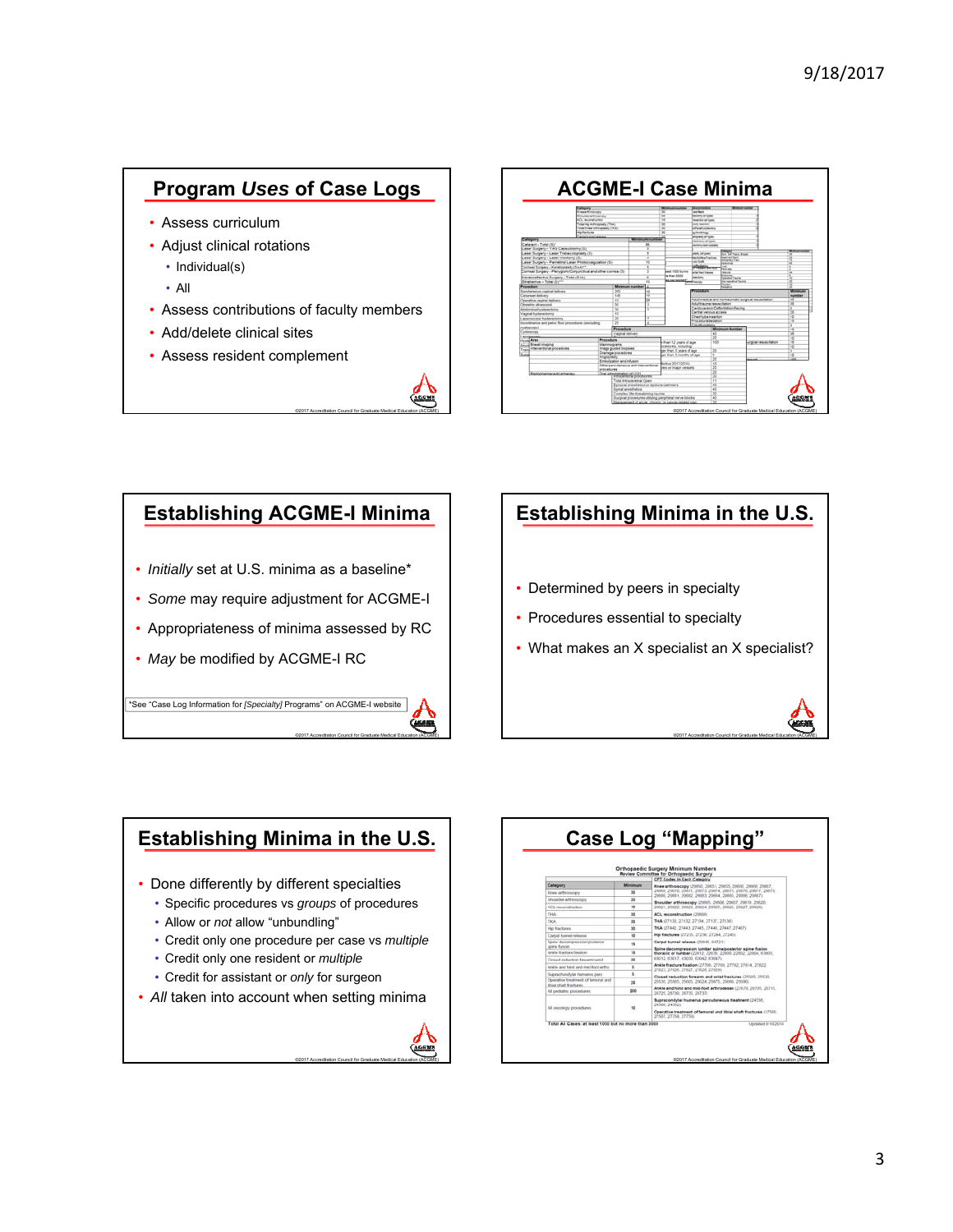## **Case Log "Mapping"**

**3. Are residents required to enter cases according to Current Procedural Terminology (CPT) codes?** 

No. Codes are not required when residents are logging cases. The ACGME-I Case Log System uses descriptors to identify and log cases. The Review Committee-International will evaluate graduate resident cases based on descriptions of the procedures, not the codes.

©2017 Accreditation Council for Graduate Medical Education (ACGME)

ACGME-I Case Log FAQs









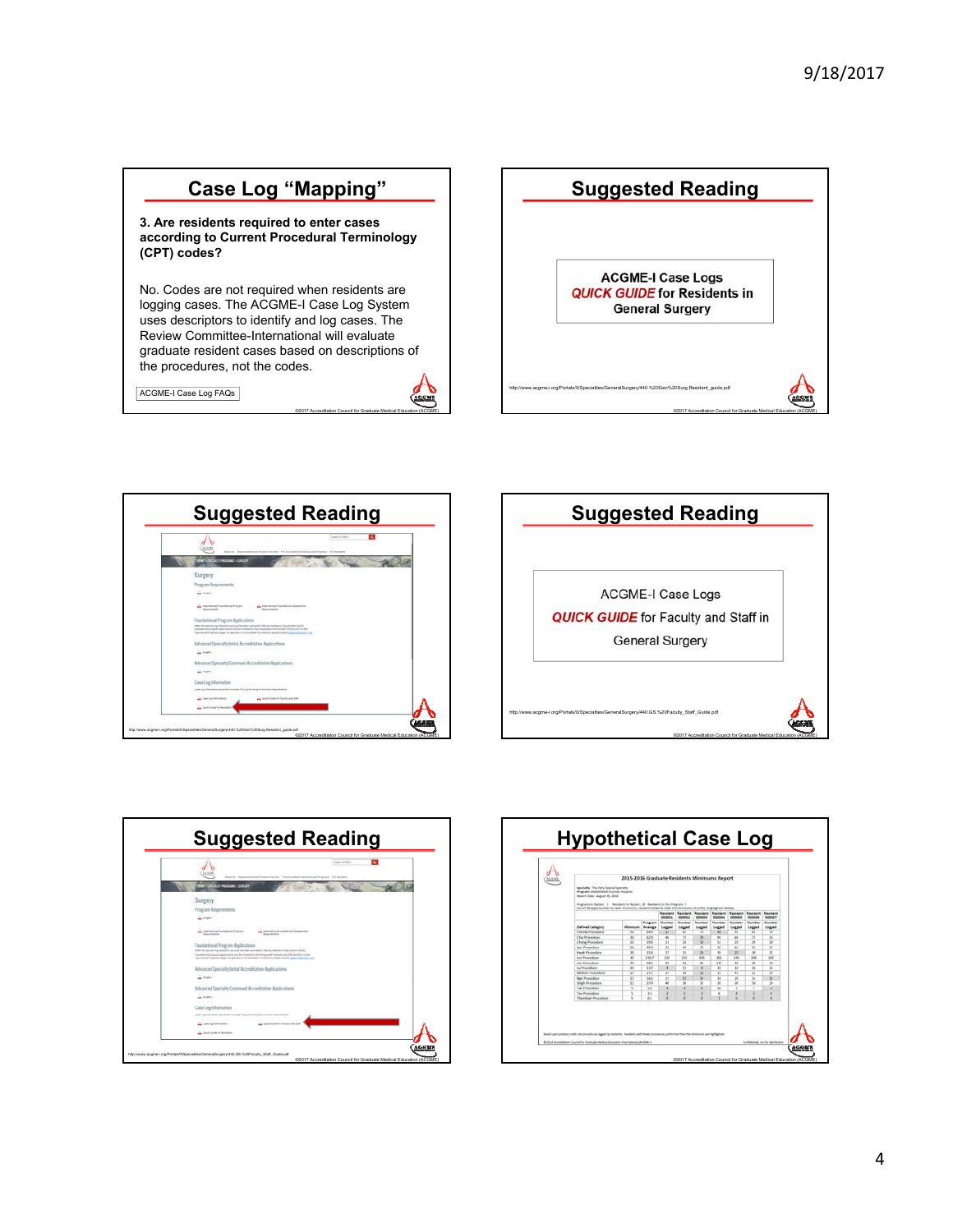









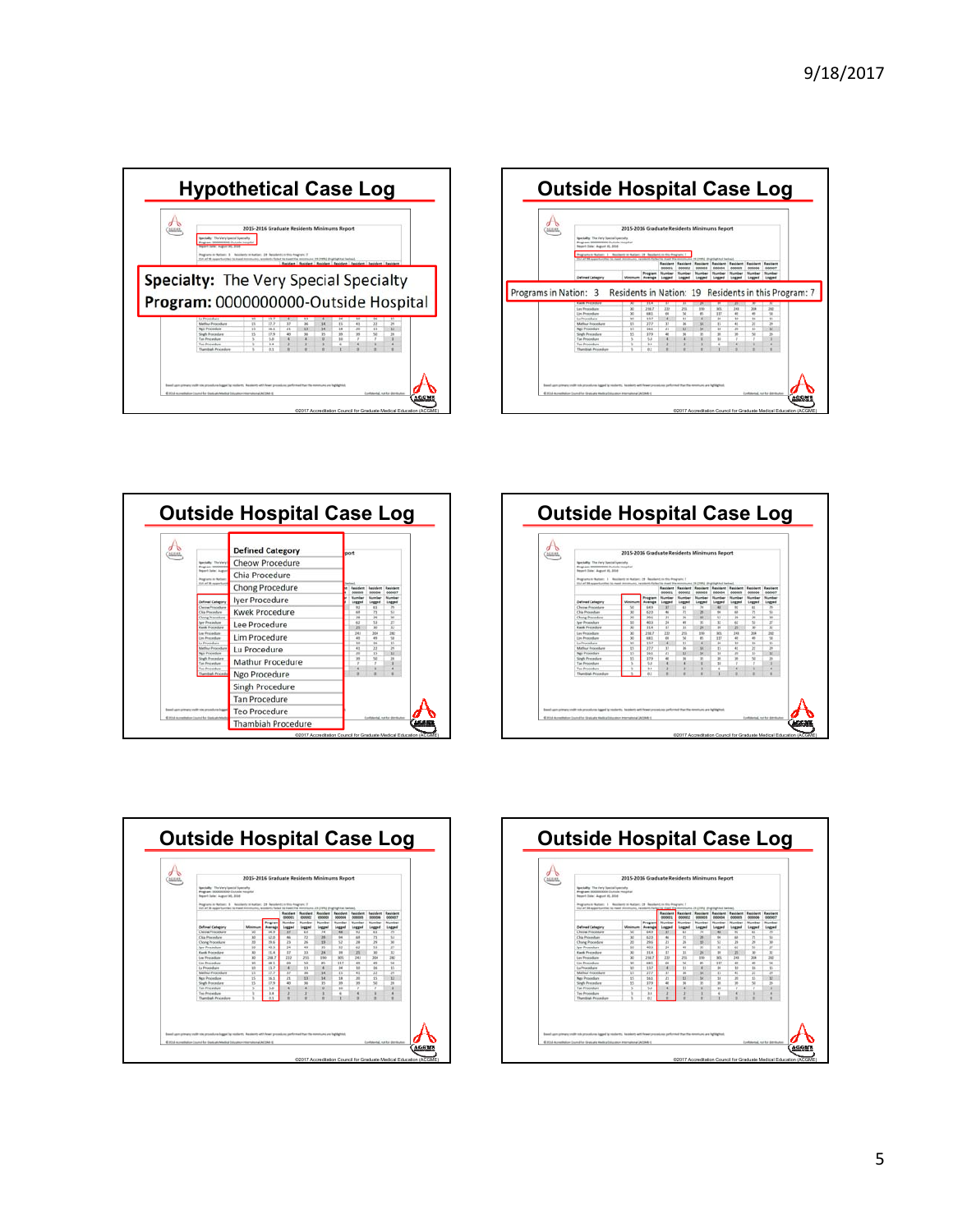









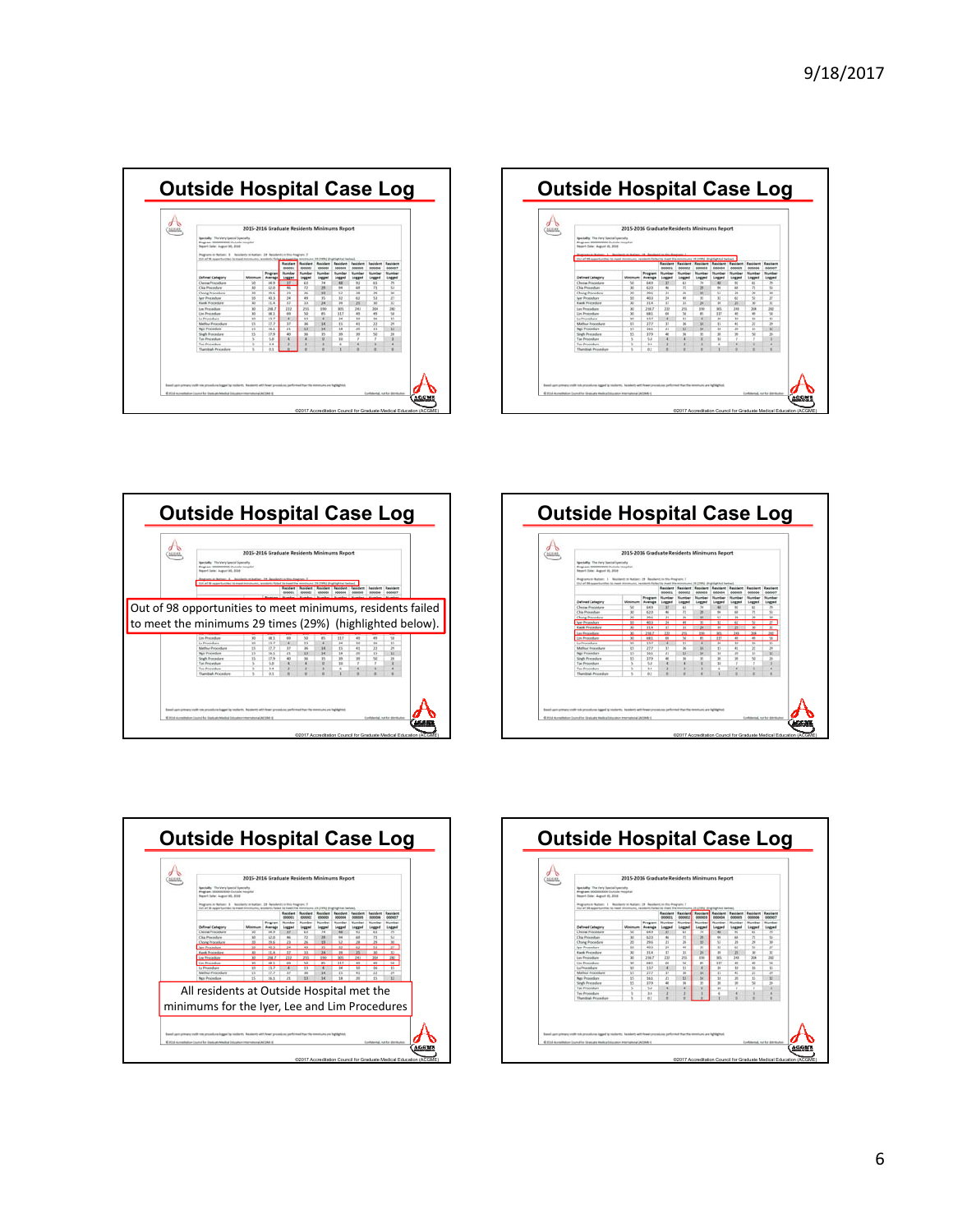









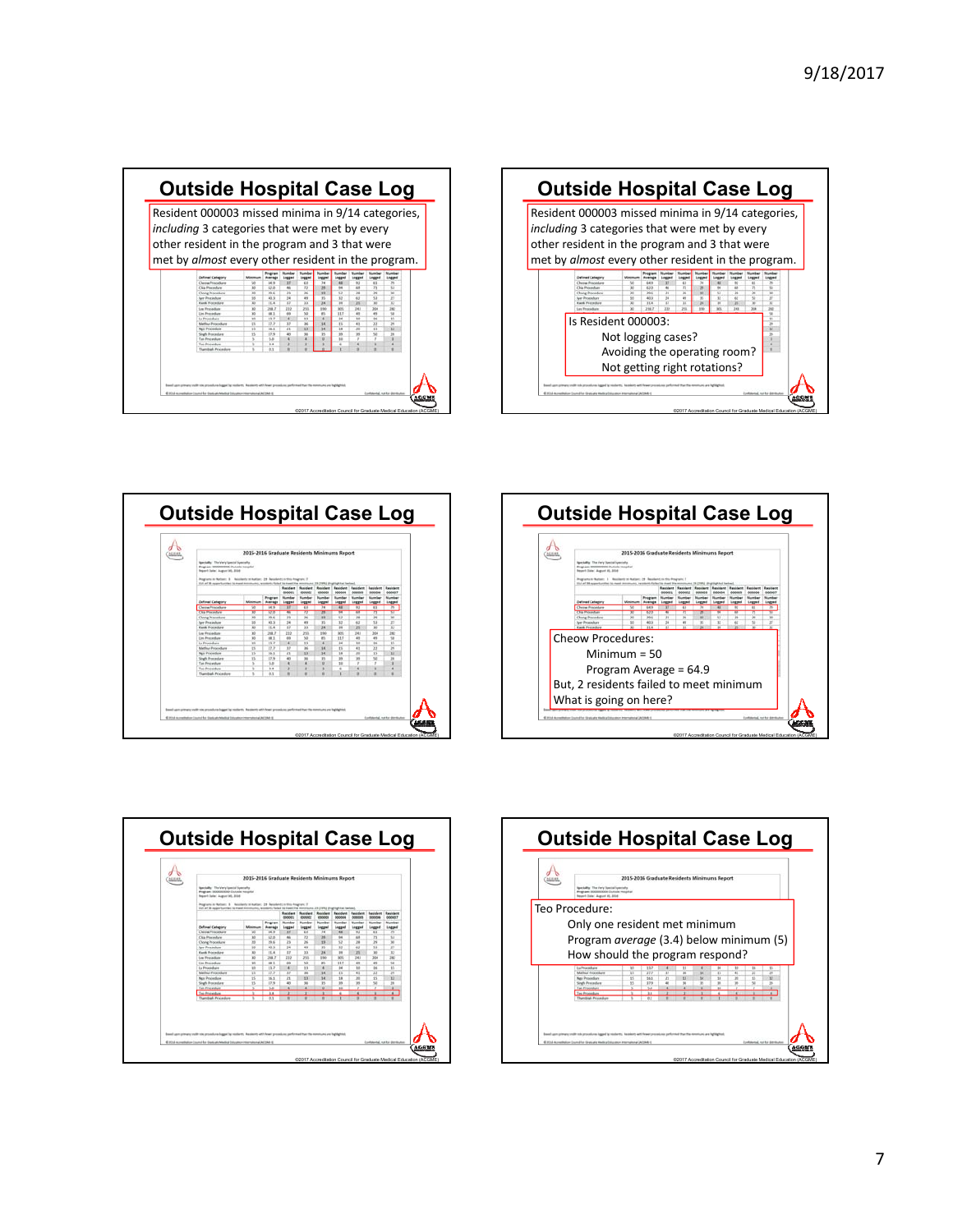









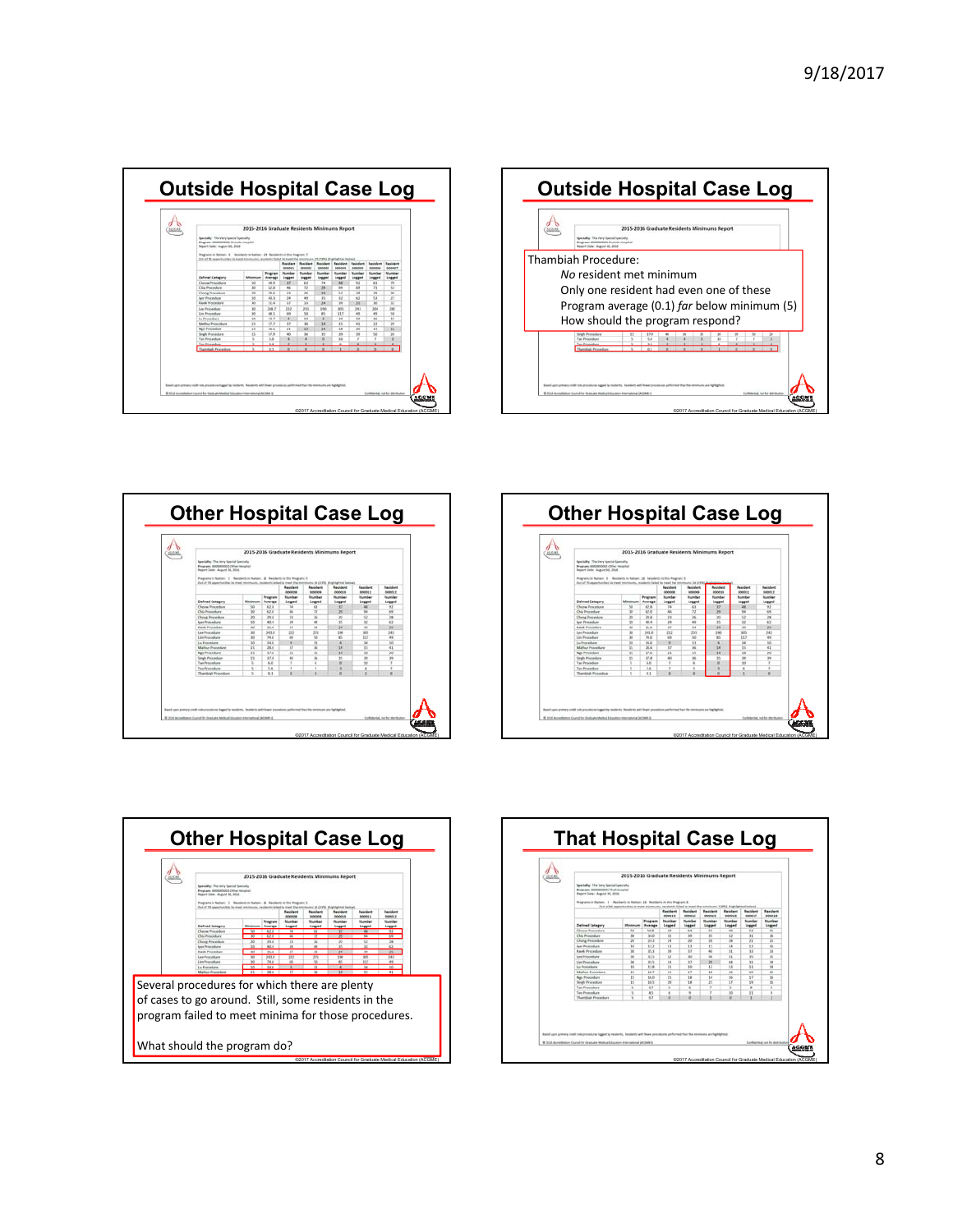## **Case Logs in ACGME-I**

- Case logs *not* greatly emphasized, to date
	- Few (if any) *graduates* from ACGME-I programs
	- Time for programs to adjust to ACGME-I



#### **Case Logs in ACGME-I**

- Case logs will be very important in NAS-I
	- Very few 'indicators' utilized
	- What is more important to procedural discipline?
	- If residents don't operate, they cannot be surgeons
	- RC must know that clinical experience adequate in order to be able to meaningfully accredit program

©2017 Accreditation Council for Graduate Medical Education (ACGME)

## **RC and Case Logs**

Questions the RC may ask in the face of:

- *Any* deficiency
	- Is the PD exercising appropriate oversight?
- *Multiple* deficiencies
	- Is the PD exercising appropriate oversight?
	- Is approved resident complement appropriate?
	- Is the program one that should be accredited?







## **RC and ACGME-I Minima**

- *Initially* set at U.S. minima
- Appropriateness of minima assessed by RC
- *Some* may require adjustment for ACGME-I
- Need accurate & complete reporting to do so!

©2017 Accreditation Council for Graduate Medical Education (ACGME)